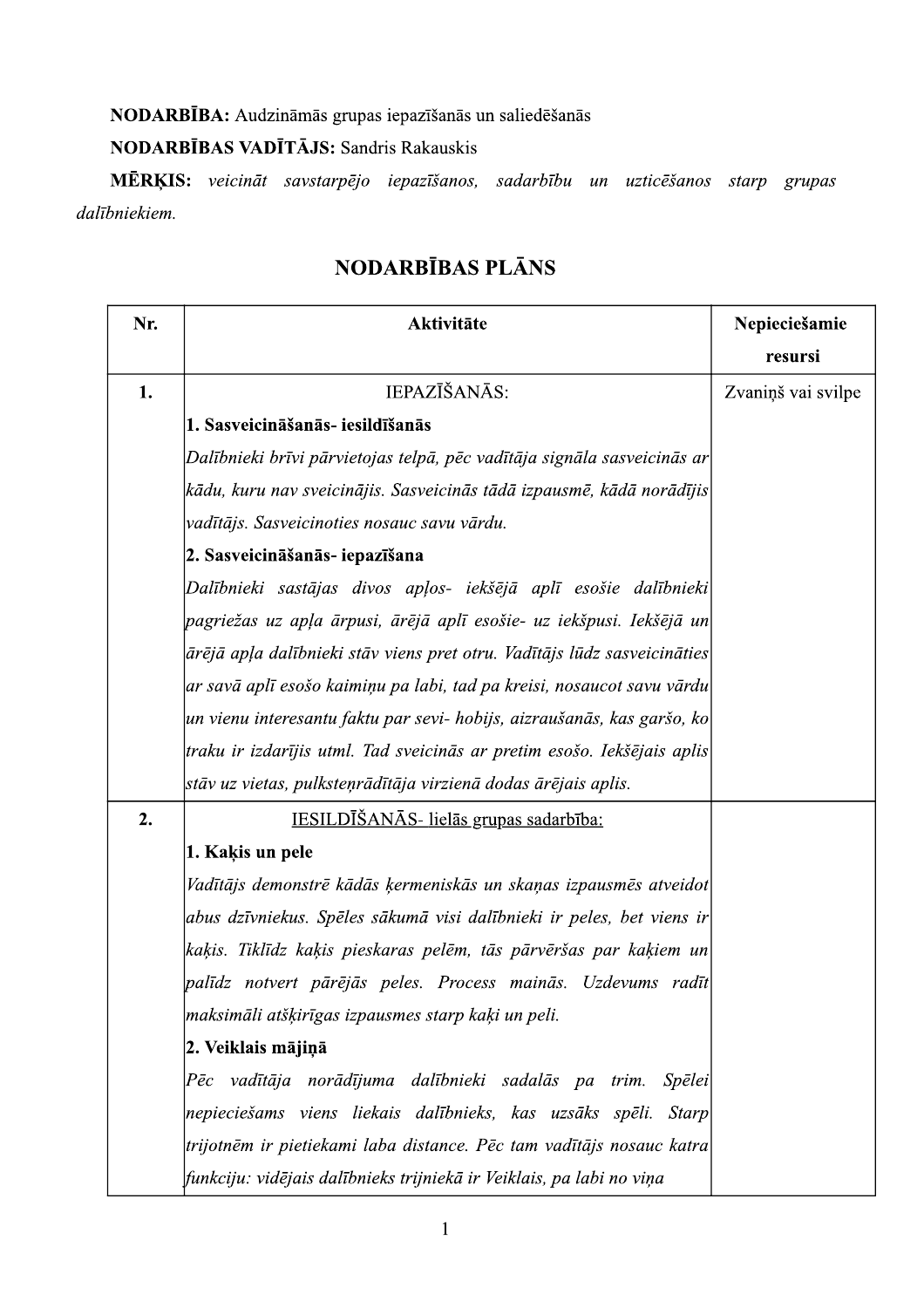stāvošais ir Labais jumtiņš, pa kreisi- Kreisais jumtiņš. Uzsākot spēli, liekais dalībnieks var dot šādas komandas: Labais jumtiņš mainās, Kreisais jumtiņš mainās, Veiklie mainās vai Zemestrīce (viss sastāvs mainās). Lielā dalībnieka uzdevums ienemt kāda vietu.

# 3. Zakis un suns

Viens no dalībniekiem ir zaķis (bēdzējs), otrs- suns (ķērējs). Pārējie dalībnieki ieņem tupus pozīciju: viņi ir kāposti. Zaķis starp kāpostiem bēg no suņa. Kad zaķis pārlec kāpostam un notupstas, viņš kļūst par kāpostu, bet, kurš bija kāposta lomā un kuram zaķis pārlēca, kļūst par suni. Sākotnējais ķērējs suns tajā brīdī pārtop par zaķi bēdzēju.

# 4. Čūska

Visi dalībnieki tiek sadalīti divās lielās grupās. Katra grupa ir kā čūska. Dalībnieki, uzliekot priekšā stāvošajam rokas uz pleciem, veido čūsku. Pirmais dalībnieks priekšā ir čūskas galva, kuras uzdevums ir nokert otras čūskas pēdējo dalībnieku, kas ir čūskas aste. Tiklīdz pretējās čūskas aste nokerta tā pārvietojas uz pretinieka aizmuguri. Uzvar tā čūska, kas savā astē sakrāj visvairāk otras čūskas dalībniekus. Spēle tiek apturēta un čūskas zaudē vienu dalībnieku, ja spēles gaitā čūska sadalās.

### 3.

# SADARBĪBA ar PARTNERI:

# 1. Robotiņi

Dalībnieki sadalās pāros. Viens no dalībniekiem kļūst par robotu, bet otrs par vadāmo pulti. Robota uzdevums ir vienā tempā sākt soļot pēc vadītāja signāla. Vadāmā uzdevums sekot, lai robots nesaskrienas ar kādu citu robotu un neiziet ārpus spēles zonas. Komandas robotam:  $|pa|$  labi- uzsit pa labo plecu, pa kreisi- pa kreiso, pa vidu starp $|$ pleciem- apkārt griezties. Robots ar vadāmo savā starpā nedrīkst sarunāties. Pakāpeniski vadītājs paātrina robotu pārvietošanās lātrumu. Pēc tam mainās lomām.

# 2. Aklie- uzticēšanās partnerim

Dalībnieki sadalās pāros. Viens no dalībniekiem klūst par aklo, bet otrs par vadātāju. Aklajam- acis ciet, jācenšas maksimāli atbrīvoties un nepazaudēt kontaktu ar vadātāju. Vadātājs var vest aklosaskaroties roku plaukstām, aiz elkoņa vai roku pieliekot pie pieres.